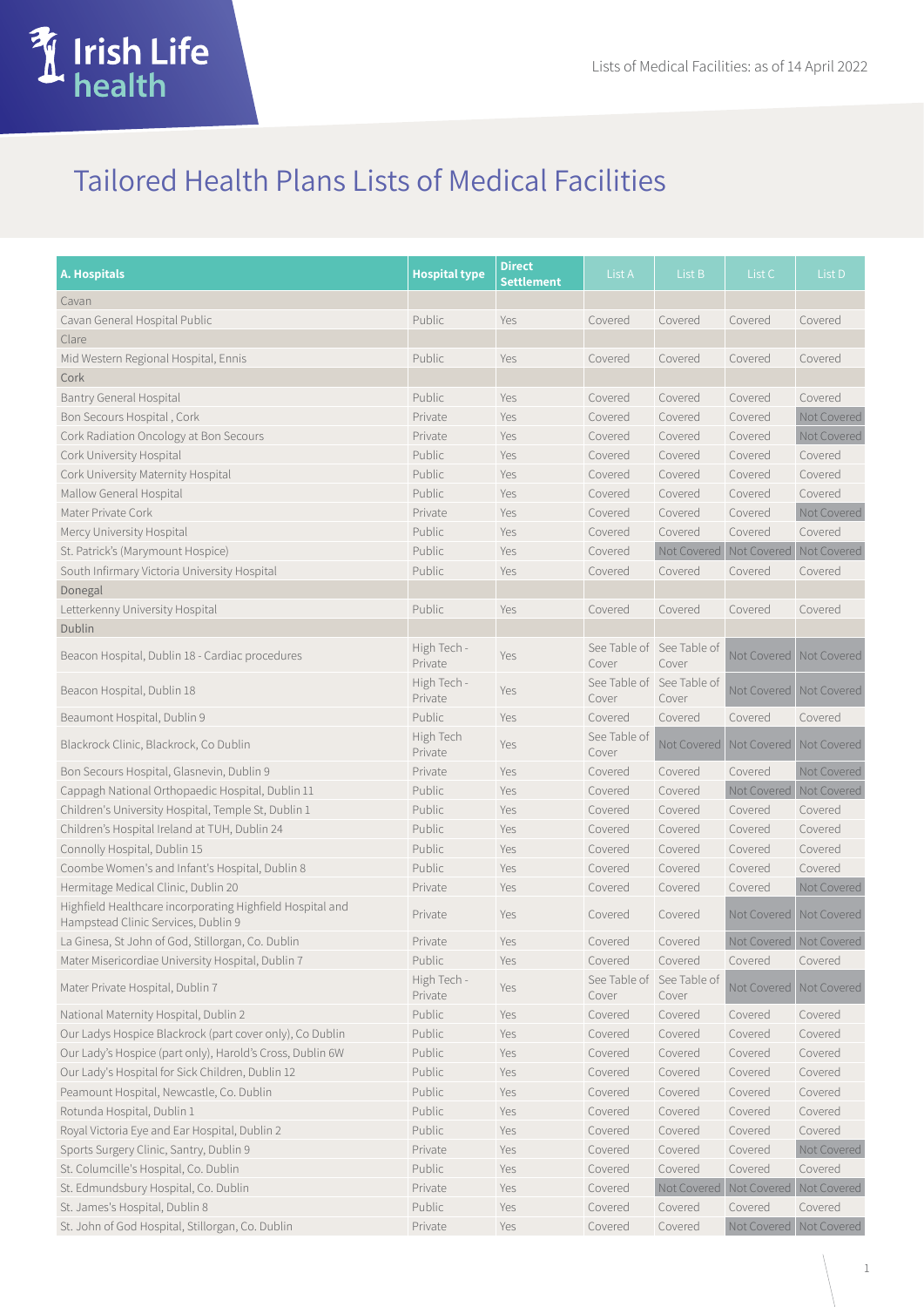

| <b>A. Hospitals</b>                          | <b>Hospital type</b> | <b>Direct</b><br>Settlement | List A  | List B                                  | List C                                  | List D      |
|----------------------------------------------|----------------------|-----------------------------|---------|-----------------------------------------|-----------------------------------------|-------------|
| St. Joseph's Hospital, Raheny, Dublin 5      | Public               | Yes                         | Covered | Covered                                 | Covered                                 | Covered     |
| St. Luke's Hospital, Dublin 6                | Public               | Yes                         | Covered | Covered                                 | Covered                                 | Covered     |
| St. Michael's Hospital, Co. Dublin           | Public               | Yes                         | Covered | Covered                                 | Covered                                 | Covered     |
| St. Patrick's Hospital, Dublin 8             | Private              | Yes                         | Covered | Not Covered                             | Not Covered                             | Not Covered |
| St Vincent's Hospital, Fairview, Dublin 3    | Public               | Yes                         | Covered | Covered                                 | Covered                                 | Covered     |
| St Vincent's Private Hospital, Dublin 4      | Private              | Yes                         | Covered | Covered                                 | Covered                                 | Not Covered |
| St. Vincent's University Hospital, Dublin 4  | Public               | Yes                         | Covered | Covered                                 | Covered                                 | Covered     |
| Tallaght University Hospital, Dublin 24      | Public               | Yes                         | Covered | Covered                                 | Covered                                 | Covered     |
| Galway                                       |                      |                             |         |                                         |                                         |             |
| Bon Secours Hospital, Galway                 | Private              | Yes                         | Covered | Covered                                 | Covered                                 | Not Covered |
| Galway Clinic                                | Private              | Yes                         | Covered | Covered                                 | Covered                                 | Not Covered |
| Portiuncula Hospital                         | Public               | Yes                         | Covered | Covered                                 | Covered                                 | Covered     |
| Regional Hospital, Merlin Park               | Public               | Yes                         | Covered | Covered                                 | Covered                                 | Covered     |
| University College Hospital Galway           | Public               | Yes                         | Covered | Covered                                 | Covered                                 | Covered     |
| Kerry                                        |                      |                             |         |                                         |                                         |             |
| Bon Secours Hospital, Tralee                 | Private              | Yes                         | Covered | Covered                                 | Not Covered Not Covered                 |             |
| Kerry University Hospital                    | Public               | Yes                         | Covered | Covered                                 | Covered                                 | Covered     |
| Kildare                                      |                      |                             |         |                                         |                                         |             |
| UPMC Kildare Hospital, Clane                 | Private              | Yes                         | Covered | Covered                                 | Not Covered Not Covered                 |             |
| Naas General Hospital                        | Public               | Yes                         | Covered | Covered                                 | Covered                                 | Covered     |
| Kilkenny                                     |                      |                             |         |                                         |                                         |             |
| <b>UPMC Aut Even</b>                         | Private              | Yes                         | Covered | Covered                                 | Not Covered Not Covered                 |             |
| Lourdes Orthopaedic Hospital, Kilcreene      | Public               | Yes                         | Covered | Not Covered   Not Covered   Not Covered |                                         |             |
| St. Luke's General Hospital                  | Public               | Yes                         | Covered | Covered                                 | Covered                                 | Covered     |
| Laois                                        |                      |                             |         |                                         |                                         |             |
| Midland Regional Hospital, Portlaoise        | Public               | Yes                         | Covered | Covered                                 | Covered                                 | Covered     |
| Leitrim                                      |                      |                             |         |                                         |                                         |             |
| Our Lady's Hospital, Manorhamilton           | Public               | Yes                         | Covered | Covered                                 | Covered                                 | Covered     |
| Limerick                                     |                      |                             |         |                                         |                                         |             |
| Bon Secours Hospital Limerick at Barringtons | Private              | Yes                         | Covered | Covered                                 | Covered                                 | Not Covered |
| Mid Western Radiation Oncology Unit.         | Private              | Yes                         | Covered |                                         | Not Covered   Not Covered   Not Covered |             |
| Mid Western Regional Hospital                | Public               | Yes                         | Covered | Covered                                 | Covered                                 | Covered     |
| Mid Western Regional Orthopaedic Hospital    | Public               | Yes                         | Covered | Not Covered Not Covered                 |                                         | Not Covered |
| Milford Care Centre                          | Public               | Yes                         | Covered |                                         | Not Covered Not Covered Not Covered     |             |
| St. John's Hospital                          | Public               | Yes                         | Covered | Covered                                 | Covered                                 | Covered     |
| University Maternity Hospital, Limerick      | Public               | Yes                         | Covered | Covered                                 | Covered                                 | Covered     |
| Louth                                        |                      |                             |         |                                         |                                         |             |
| Louth County Hospital                        | Public               | Yes                         | Covered | Covered                                 | Covered                                 | Covered     |
| Our Lady of Lourdes Hospital                 | Public               | Yes                         | Covered | Covered                                 | Covered                                 | Covered     |
| Mayo                                         |                      |                             |         |                                         |                                         |             |
| Mayo University Hospital (Castlebar)         | Public               | Yes                         | Covered | Covered                                 | Covered                                 | Covered     |
| Meath                                        |                      |                             |         |                                         |                                         |             |
| Our Lady's Hospital, Navan                   | Public               | Yes                         | Covered | Covered                                 | Covered                                 | Covered     |
| Monaghan                                     |                      |                             |         |                                         |                                         |             |
| Monaghan General Hospital                    | Public               | Yes                         | Covered | Covered                                 | Covered                                 | Covered     |
| Offaly                                       |                      |                             |         |                                         |                                         |             |
| Midland Regional Hospital, Tullamore         | Public               | Yes                         | Covered | Covered                                 | Covered                                 | Covered     |
| Roscommon                                    |                      |                             |         |                                         |                                         |             |
| Roscommon County Hospital                    | Public               | Yes                         | Covered | Covered                                 | Covered                                 | Covered     |
| Sligo                                        |                      |                             |         |                                         |                                         |             |
| Sligo University Hospital                    | Public               | Yes                         | Covered | Covered                                 | Covered                                 | Covered     |
| Kingsbridge Private hospital, Sligo          | Private              | Yes                         | Covered | Covered                                 | Not Covered Not Covered                 |             |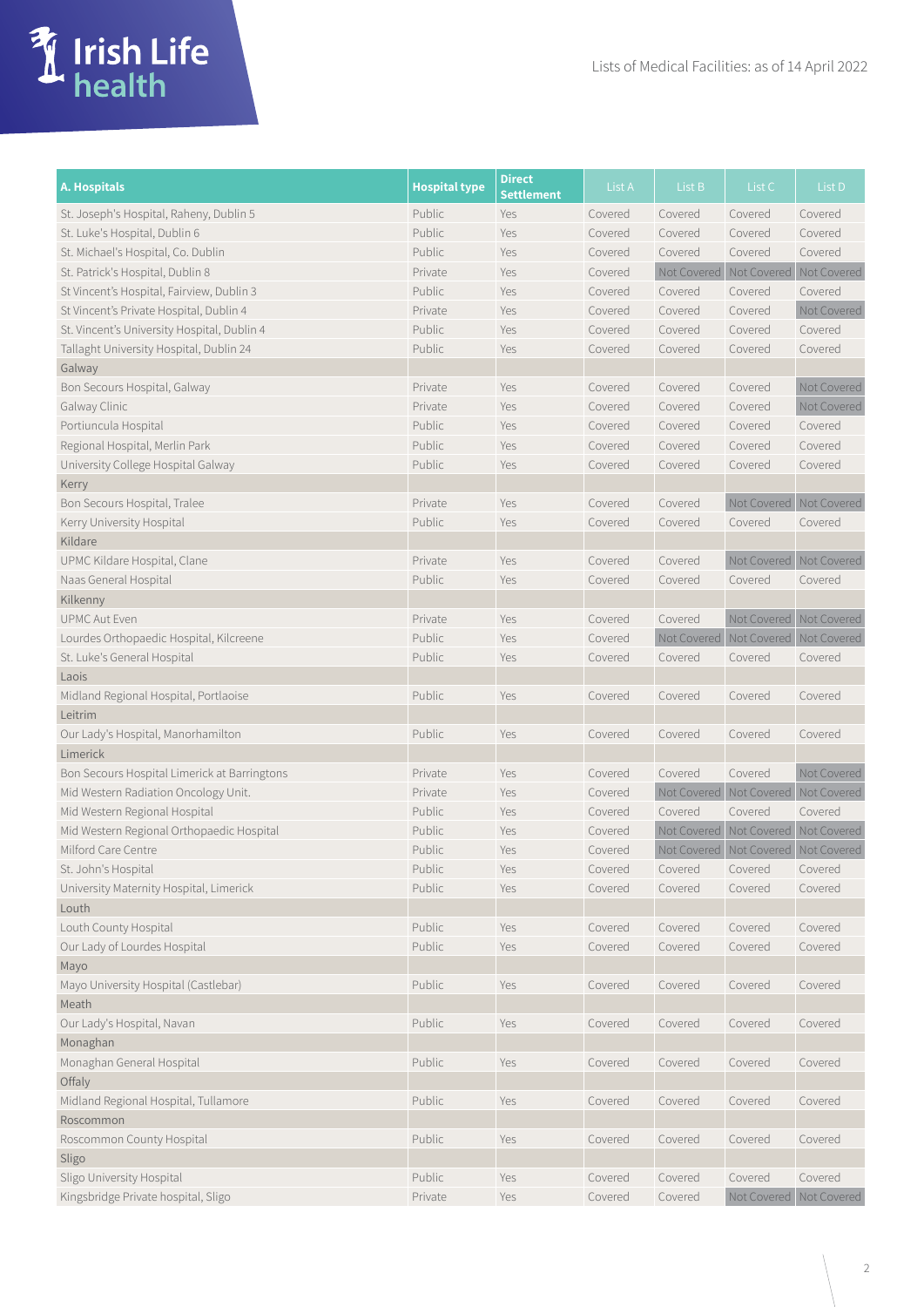

| A. Hospitals                                  | <b>Hospital type</b> | <b>Direct</b><br><b>Settlement</b> | List A  | List B  | List C                              | List D      |
|-----------------------------------------------|----------------------|------------------------------------|---------|---------|-------------------------------------|-------------|
| Tipperary                                     |                      |                                    |         |         |                                     |             |
| Mid Western Regional Hospital, Nenagh         | Public               | Yes                                | Covered | Covered | Covered                             | Covered     |
| South Tipperary General Hospital              | Public               | Yes                                | Covered | Covered | Covered                             | Covered     |
| <b>Waterford</b>                              |                      |                                    |         |         |                                     |             |
| University Hospital Waterford                 | Public               | Yes                                | Covered | Covered | Covered                             | Covered     |
| UPMC Whitfield Cancer Centre                  | Private              | Yes                                | Covered | Covered | Not Covered                         | Not Covered |
| UPMC Whitfield Clinic                         | Private              | Yes                                | Covered | Covered | Covered                             | Not Covered |
| Westmeath                                     |                      |                                    |         |         |                                     |             |
| Midland Regional Hospital, Mullingar          | Public.              | Yes                                | Covered | Covered | Covered                             | Covered     |
| Charter Medical Private Hospital, Ballinderry | Private              | Yes                                | Covered | Covered | Not Covered                         | Not Covered |
| Wexford                                       |                      |                                    |         |         |                                     |             |
| Ely Hospital HSE South - Ferrybank            | Public               | Yes                                | Covered | Covered | Covered                             | Covered     |
| Wexford General Hospital                      | Public.              | Yes                                | Covered | Covered | Covered                             | Covered     |
| <b>Northern Ireland</b>                       | <b>Hospital type</b> | <b>Direct</b><br><b>Settlement</b> | List A  | List B  | List C                              | List D      |
| Antrim                                        |                      |                                    |         |         |                                     |             |
| Royal Victoria Hospital, Belfast              | Private              | <b>No</b>                          | Covered |         | Not Covered Not Covered Not Covered |             |
| Derry                                         |                      |                                    |         |         |                                     |             |
| Altnagelvin Area Hospital                     | Private              | Yes                                | Covered |         | Not Covered Not Covered Not Covered |             |

| <b>B. Treatment centres</b>                                                | <b>Hospital type</b>        | <b>Direct</b><br><b>Settlement</b> | List A               | List B                    | List C                    | List D      |
|----------------------------------------------------------------------------|-----------------------------|------------------------------------|----------------------|---------------------------|---------------------------|-------------|
| Clare                                                                      |                             |                                    |                      |                           |                           |             |
| Bushypark Treatment centre, Ennis                                          | Addiction Centre Yes        |                                    | Covered <sup>t</sup> | Covered <sup>t</sup>      | Not Covered   Not Covered |             |
| Cork                                                                       |                             |                                    |                      |                           |                           |             |
| Cuan Mhuire, Farnanes                                                      | Addiction Centre Yes        |                                    | Covered <sup>t</sup> | Covered <sup>t</sup>      | Not Covered Not Covered   |             |
| Tabor Lodge, Belgooly                                                      | Addiction Centre Yes        |                                    | Covered <sup>t</sup> | Covered <sup>t</sup>      | Not Covered Not Covered   |             |
| Donegal                                                                    |                             |                                    |                      |                           |                           |             |
| White Oaks Treatment centre                                                | <b>Addiction Centre</b>     | Yes                                | Covered <sup>t</sup> | Covered <sup>t</sup>      | Not Covered Not Covered   |             |
| Dublin                                                                     |                             |                                    |                      |                           |                           |             |
| Eccles Clinic, Dublin 7                                                    | Treatment Centre Yes        |                                    | Covered              | Covered                   | Covered                   | Not Covered |
| Medical Optics, Dublin 3*                                                  | Ophthalmic Clinic Yes       |                                    | Covered              | Covered                   | Covered                   | Not Covered |
| MS Care Centre, Rathgar, Dublin 6                                          | Respite Care                | Yes                                | Covered              | Not Covered Not Covered   |                           | Not Covered |
| NEDRC (National Eating Disorder Recovery Centre), Ballsbridge,<br>Dublin 4 | Treatment centre Yes        |                                    | Covered              | Covered                   | Covered                   | Not Covered |
| Oxycare, Santry                                                            | Treatment Centre Yes        |                                    | Covered              | Covered                   | Covered                   | Not Covered |
| Park West Clinic, Nangor Road, Dublin 12                                   | Treatment Centre Yes        |                                    | Covered              | Not Covered   Not Covered |                           | Not Covered |
| Progressive Vision, Dublin 18*                                             | Ophthalmic Clinic Yes       |                                    | Covered              | Covered                   | Covered                   | Not Covered |
| Rutland Centre, Knocklyon, Dublin 16                                       | Addiction Centre Yes        |                                    | Covered <sup>t</sup> | Covered <sup>t</sup>      | Not Covered               | Not Covered |
| Galway                                                                     |                             |                                    |                      |                           |                           |             |
| Cuan Mhuire, Coolarne                                                      | Addiction Centre Yes        |                                    | Covered <sup>t</sup> | Covered <sup>t</sup>      | Not Covered               | Not Covered |
| Oxygeneration                                                              | Treatment Centre Yes        |                                    | Covered              | Covered                   | Covered                   | Not Covered |
| Kerry                                                                      |                             |                                    |                      |                           |                           |             |
| The Grove, Abbeylands, Ardfert, Co. Kerry                                  | Addiction Centre Yes        |                                    | Covered <sup>t</sup> | Covered <sup>t</sup>      | Not Covered Not Covered   |             |
| Kildare                                                                    |                             |                                    |                      |                           |                           |             |
| Cuan Mhuire, Athy                                                          | Addiction Centre Yes        |                                    | Covered <sup>t</sup> | Covered <sup>t</sup>      | Not Covered Not Covered   |             |
| Kilkenny                                                                   |                             |                                    |                      |                           |                           |             |
| Aislinn Treatment centre, Ballyragget                                      | Addiction Centre Yes        |                                    | Covered <sup>t</sup> | Covered <sup>t</sup>      | Not Covered Not Covered   |             |
| Limerick                                                                   |                             |                                    |                      |                           |                           |             |
| Cuan Mhuire, Bruree                                                        | Addiction Centre Yes        |                                    | Covered <sup>t</sup> | Covered <sup>t</sup>      | Not Covered Not Covered   |             |
| Citygate MHD Rooms, Citygate House, Raheen Business Park,<br>Limerick      | Ophthalmic Clinic Yes       |                                    | Covered              | Covered                   | Covered                   | Not Covered |
| Mayo                                                                       |                             |                                    |                      |                           |                           |             |
| Hope House, Foxford                                                        | <b>Addiction Centre Yes</b> |                                    | Covered <sup>t</sup> | Covered <sup>t</sup>      | Not Covered Not Covered   |             |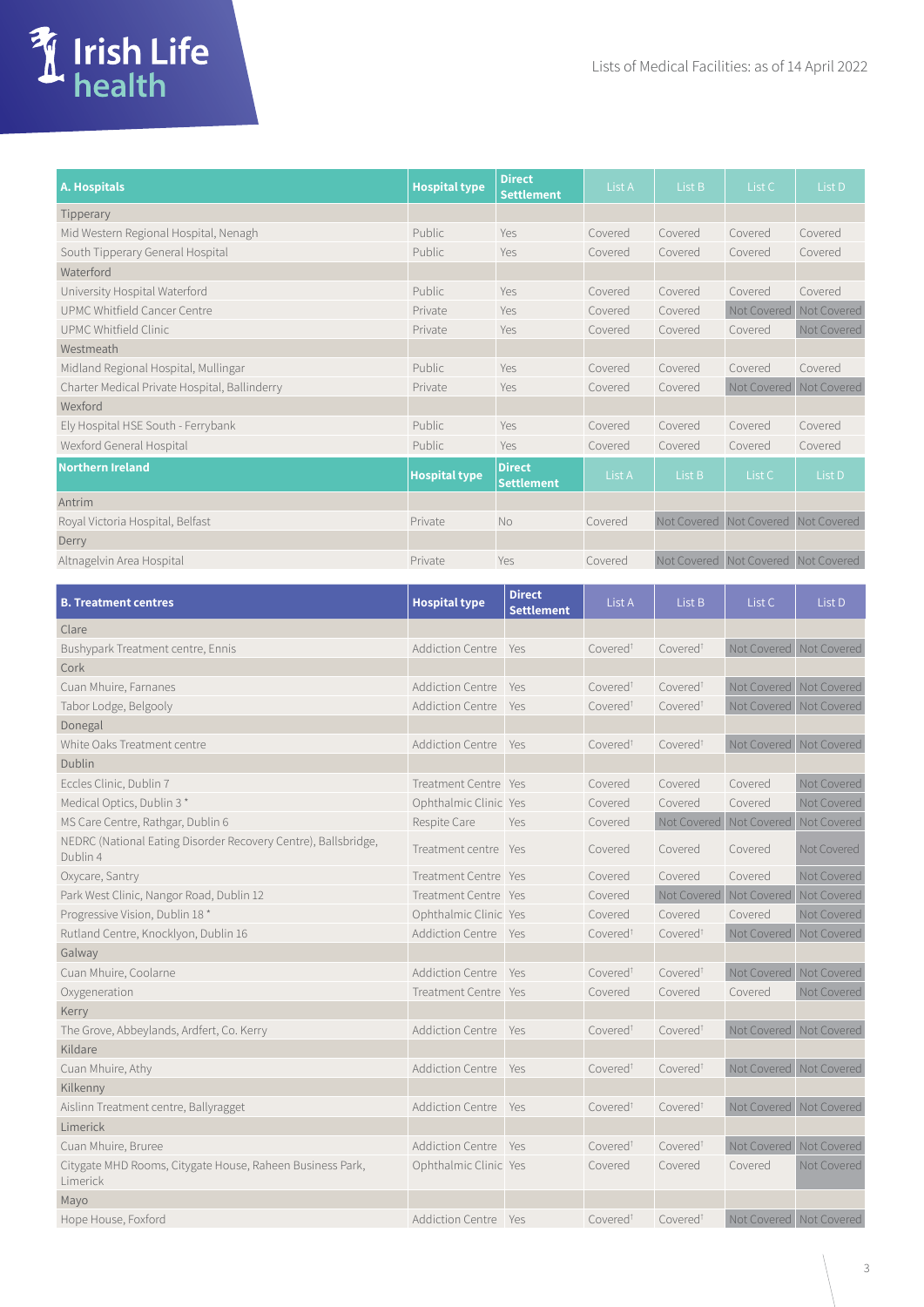

| <b>B. Treatment centres</b> | <b>Hospital type</b>  | <b>Direct</b><br><b>Settlement</b> | List A               | List B               | List <sub>C</sub>       | List D      |
|-----------------------------|-----------------------|------------------------------------|----------------------|----------------------|-------------------------|-------------|
| Tipperary                   |                       |                                    |                      |                      |                         |             |
| Aiseiri Centre, Cahir       | Addiction Centre Yes  |                                    | Covered <sup>t</sup> | Covered <sup>t</sup> | Not Covered Not Covered |             |
| Wexford                     |                       |                                    |                      |                      |                         |             |
| Aiseiri Centre, Roxborough  | Addiction Centre Yes  |                                    | Covered <sup>t</sup> | Covered <sup>t</sup> | Not Covered Not Covered |             |
| Wicklow                     |                       |                                    |                      |                      |                         |             |
| Medical Optics, Bray        | Ophthalmic Clinic Yes |                                    | Covered              | Covered              | Covered                 | Not Covered |

| <b>C. Scan Facilities:</b><br><b>Approved MRI Scan Facilities</b> | <b>Facility Type</b> | <b>Direct</b><br><b>Settlement</b> | <b>Approved</b><br><b>Cardiac Scan</b><br>Facilities | List A     | List B     | List C                              | List D         |
|-------------------------------------------------------------------|----------------------|------------------------------------|------------------------------------------------------|------------|------------|-------------------------------------|----------------|
| Antrim                                                            |                      |                                    |                                                      |            |            |                                     |                |
| Ulster Independent Clinic (Belfast)                               | Private Hospital Yes |                                    | <b>No</b>                                            | Covered    |            | Not Covered Not Covered Not Covered |                |
| Cork                                                              |                      |                                    |                                                      |            |            |                                     |                |
| Affidea Cork, The Elysian                                         | Scan centre          | Yes                                | No                                                   | Covered    | Covered    | Covered                             | Covered        |
| Alliance Medical at Cork University Hospital                      | Public hospital      | Yes                                | Yes                                                  | Covered    | Covered    | Covered                             | Covered        |
| Alliance Medical at Mercy University Hospital                     | Public hospital      | Yes                                | Yes                                                  | Covered    | Covered    | Covered                             | Covered        |
| Alliance Medical, Mater Private Cork                              | Scan centre          | Yes                                | Yes                                                  | Covered    | Covered    | Covered                             | Covered        |
| <b>Bon Secours Hospital</b>                                       | Private Hospital Yes |                                    | No                                                   | Covered    |            | Not Covered Not Covered Not Covered |                |
| Southscan MRI at South Infirmary Victoria<br>University Hospital  | Public hospital      | Yes                                | <b>No</b>                                            | Covered    | Covered    | Covered                             | Covered        |
| Donegal                                                           |                      |                                    |                                                      |            |            |                                     |                |
| Affidea Letterkenny                                               | Scan centre          | Yes                                | <b>No</b>                                            | Covered    | Covered    | Covered                             | Covered        |
| Dublin                                                            |                      |                                    |                                                      |            |            |                                     |                |
| Affidea Dundrum, Rockfield Medical Campus,<br>Balally, Dublin 16  | Scan centre          | Yes                                | No                                                   | Covered    | Covered    | Covered                             | Covered        |
| Affidea Meath Primary, Dublin 8                                   | Scan centre          | Yes                                | No                                                   | Covered    | Covered    | Covered                             | Covered        |
| Affidea Northwood, Santry, Dublin 9                               | Scan centre          | Yes                                | <b>No</b>                                            | Covered    | Covered    | Covered                             | Covered        |
| Affidea Tallaght, Dublin 24                                       | Scan centre          | Yes                                | <b>No</b>                                            | Covered    | Covered    | Covered                             | Covered        |
| Alliance Medical Smithfield, Dublin 7                             | Scan centre          | Yes                                | Yes                                                  | Covered    | Covered    | Covered                             | Covered        |
| Alliance Medical, Cherrywood Business Park,<br>Dublin 18          | Scan centre          | Yes                                | <b>No</b>                                            | Covered    | Covered    | Covered                             | Covered        |
| Beacon Hospital, Sandyford, Dublin 18                             | Private hospital Yes |                                    | Yes                                                  | Covered    | Covered    | Not Covered                         | 60%<br>Covered |
| Blackrock Clinic, Co. Dublin                                      | Private hospital Yes |                                    | Yes                                                  | Covered    | Covered    | Not Covered                         | 60%<br>Covered |
| Bon Secours Hospital (Glasnevin), Dublin 9                        | Private hospital Yes |                                    | No                                                   | Covered    | Covered    | Covered**                           | 60%<br>Covered |
| Hermitage Clinic Lucan, Dublin 20                                 | Private hospital Yes |                                    | Yes                                                  | Covered    | Covered    | Covered**                           | 60%<br>Covered |
| Mater Private hospital, Dublin 7                                  | Private hospital Yes |                                    | No                                                   | Covered    | Covered    | Not Covered                         | 60%<br>Covered |
| Sports Sugery Clinic, Dublin 9                                    | Private hospital Yes |                                    | No                                                   | Covered    | Covered    | Covered**                           | 60%<br>Covered |
| St. James's Hospital, Dublin 8                                    | Public hospital Yes  |                                    | No                                                   | Covered*** | Covered*** | Covered***                          | Covered***     |
| Galway                                                            |                      |                                    |                                                      |            |            |                                     |                |
| Alliance Medical at Merlin Park                                   | Scan centre          | Yes                                | Yes                                                  | Covered    | Covered    | Covered                             | Covered        |
| Alliance Medical Portiuncula                                      | Scan centre          | Yes                                | No                                                   | Covered    | Covered    | Covered                             | Covered        |
| Bon Secours Hospital, Renmore                                     | Private hospital Yes |                                    | No                                                   | Covered    | Covered    | Covered**                           | 60%<br>Covered |
| Galway Clinic                                                     | Private hospital Yes |                                    | Yes                                                  | Covered    | Covered    | Covered**                           | 60%<br>Covered |
| Kerry                                                             |                      |                                    |                                                      |            |            |                                     |                |
| Alliance Medical at Bon Secours Tralee                            | Scan centre          | Yes                                | No                                                   | Covered    | Covered    | Not Covered                         | Covered        |
| Kildare                                                           |                      |                                    |                                                      |            |            |                                     |                |
| Affidea Vista Primary Care Centre                                 | Scan centre          | Yes                                | No                                                   | Covered    | Covered    | Covered                             | Covered        |
| Alliance Medical, Clane Hospital                                  | Scan centre          | Yes                                | No                                                   | Covered    | Covered    | Not Covered                         | Covered        |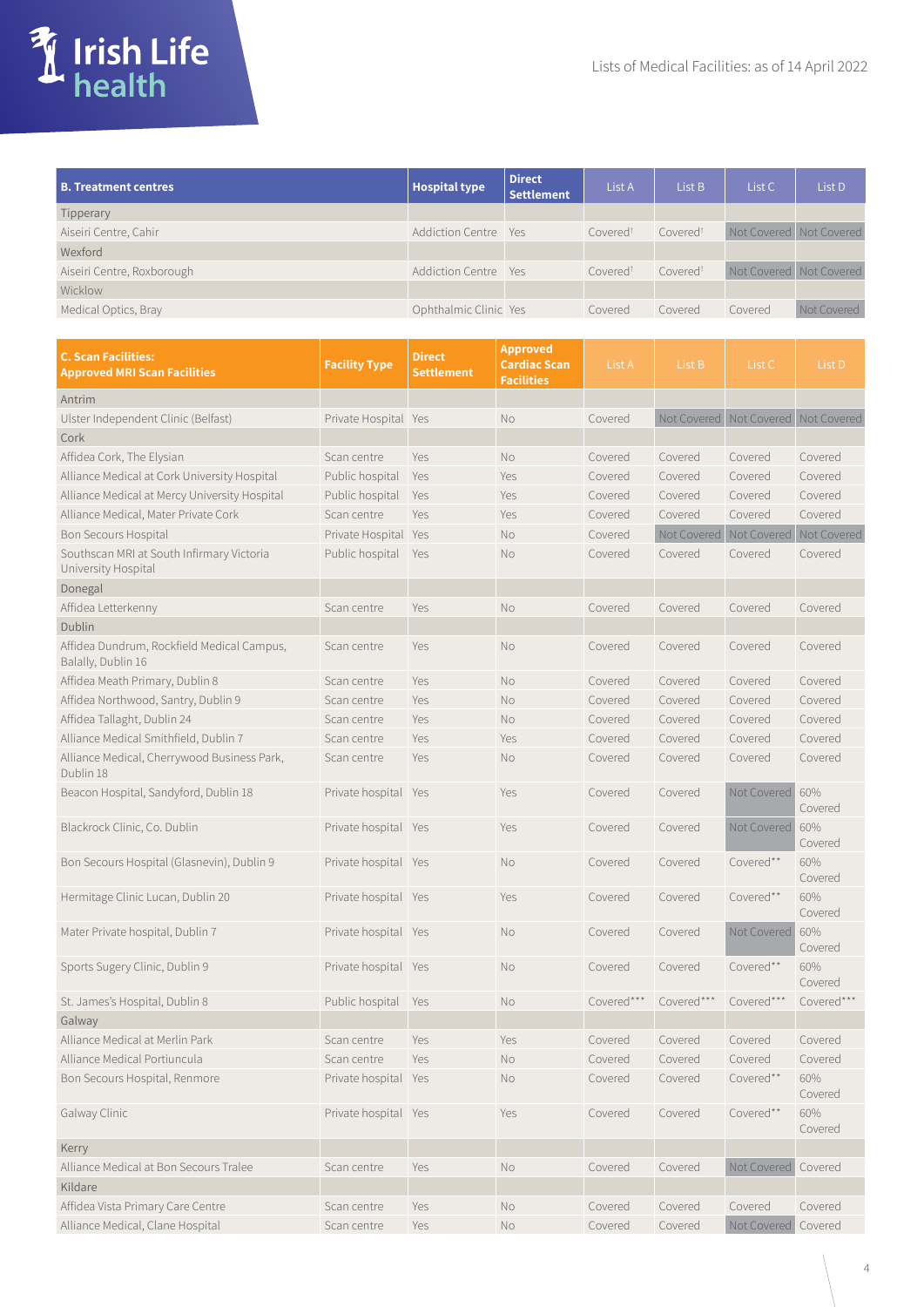

| <b>C. Scan Facilities:</b><br><b>Approved MRI Scan Facilities</b>    | <b>Facility Type</b> | <b>Direct</b><br><b>Settlement</b> | <b>Approved</b><br><b>Cardiac Scan</b><br><b>Facilities</b> | List A  | List B  | List C      | List D         |
|----------------------------------------------------------------------|----------------------|------------------------------------|-------------------------------------------------------------|---------|---------|-------------|----------------|
| Kilkenny                                                             |                      |                                    |                                                             |         |         |             |                |
| Affidea, Dean Street Clinic, Kilkenny                                | Scan centre          | Yes                                | <b>No</b>                                                   | Covered | Covered | Covered     | Covered        |
| <b>UPMC Aut Even</b>                                                 | Private hospital Yes |                                    | <b>No</b>                                                   | Covered | Covered | Not Covered | 60%<br>Covered |
| Limerick                                                             |                      |                                    |                                                             |         |         |             |                |
| Alliance Medical at Bon Secours Diagnostic<br>Imaging                | Scan centre          | Yes                                | Yes                                                         | Covered | Covered | Covered     | Covered        |
| Limerick Clinic, City Gate House, Raheen Business<br>Park            | Scan centre          | Yes                                | <b>No</b>                                                   | Covered | Covered | Not Covered | Covered        |
| Louth                                                                |                      |                                    |                                                             |         |         |             |                |
| Alliance Medical at Our Lady of Lourdes Hospital,<br>Drogheda        | Scan centre          | Yes                                | Yes                                                         | Covered | Covered | Covered     | Covered        |
| Offaly                                                               |                      |                                    |                                                             |         |         |             |                |
| Alliance Medical, Midland Regional Hospital,<br>Tullamore            | Scan centre          | Yes                                | <b>No</b>                                                   | Covered | Covered | Covered     | Covered        |
| Sligo                                                                |                      |                                    |                                                             |         |         |             |                |
| Affidea Sligo General Hospital                                       | Scan centre          | Yes                                | <b>No</b>                                                   | Covered | Covered | Covered     | Covered        |
| Tipperary                                                            |                      |                                    |                                                             |         |         |             |                |
| Alliance Medical, South Tipperary General Hospital Scan centre       |                      | Yes                                | <b>No</b>                                                   | Covered | Covered | Covered     | Covered        |
| Waterford                                                            |                      |                                    |                                                             |         |         |             |                |
| Affidea Dunmore Road, Waterford                                      | Scan centre          | Yes                                | No                                                          | Covered | Covered | Covered     | Covered        |
| UPMC Whitfield Clinic, Butlerstown North                             | Private hospital Yes |                                    | <b>No</b>                                                   | Covered | Covered | Covered**   | 60%<br>Covered |
| Westmeath                                                            |                      |                                    |                                                             |         |         |             |                |
| Alliance Medical at Charter Medical Private<br>Hospital, Ballinderry | Scan centre          | Yes                                | <b>No</b>                                                   | Covered | Covered | Not Covered | 60%<br>Covered |

| <b>C. Scan Facilities:</b><br><b>Approved CT Scan Facilities</b> | <b>Facility Type</b> | <b>Direct</b><br><b>Settlement</b> | <b>Approved</b><br><b>Cardiac Scan</b><br><b>Facilities</b> | List A     | List B      | List C          | List D         |
|------------------------------------------------------------------|----------------------|------------------------------------|-------------------------------------------------------------|------------|-------------|-----------------|----------------|
| Cork                                                             |                      |                                    |                                                             |            |             |                 |                |
| Affidea Cork, The Elysian                                        | Scan centre          | Yes                                | <b>No</b>                                                   | Covered    | Covered     | Covered         | Covered        |
| Alliance Medical, Mater Private Cork                             | Scan centre          | Yes                                | Yes                                                         | Covered    | Covered     | Covered         | Covered        |
| Bon Secours Hospital (Oncology CT only)                          | Private hospital Yes |                                    | <b>No</b>                                                   | Covered    | Covered     | Covered**       | 60%<br>Covered |
| Dublin                                                           |                      |                                    |                                                             |            |             |                 |                |
| Affidea Dundrum, Rockfield Medical Campus,<br>Balally, Dublin 16 | Scan centre          | Yes                                | <b>No</b>                                                   | Covered    | Covered     | Covered         | Covered        |
| Affidea Tallaght, Dublin 24                                      | Scan centre          | Yes                                | <b>No</b>                                                   | Covered    | Covered     | Covered         | Covered        |
| Alliance Medical Smithfield, Dublin 7                            | Scan centre          | Yes                                | <b>No</b>                                                   | Covered    | Covered     | Covered         | Covered        |
| Beacon Hospital, Sandyford, Dublin 18                            | Private hospital Yes |                                    | Yes                                                         | Covered    | Covered     | Not Covered     | 60%<br>Covered |
| Beaumont Consultants Private Clinic, Santry,<br>Dublin 9         | Private hospital Yes |                                    | <b>No</b>                                                   | Covered    | Not Covered | Not Covered     | Not Covered    |
| Blackrock Clinic, Co. Dublin                                     | Private hospital Yes |                                    | Yes                                                         | Covered    | Covered     | Not Covered 60% | Covered        |
| Bon Secours Hospital (Glasnevin), Dublin 9                       | Private hospital Yes |                                    | <b>No</b>                                                   | Covered    | Covered     | Covered**       | 60%<br>Covered |
| Hermitage Clinic Lucan, Dublin 20                                | Private hospital Yes |                                    | Yes                                                         | Covered    | Covered     | Covered**       | 60%<br>Covered |
| Mater Private Hospital, Dublin 7                                 | Private hospital Yes |                                    | <b>No</b>                                                   | Covered    | Covered     | Not Covered     | 60%<br>Covered |
| St. James's Hospital, Dublin 8                                   | Public hospital      | Yes                                | <b>No</b>                                                   | Covered*** | Covered***  | Covered***      | Covered***     |
| St. Vincent's Private Hospital, Dublin 4                         | Private hospital Yes |                                    | <b>No</b>                                                   | Covered    | Covered     | Covered**       | 60%<br>Covered |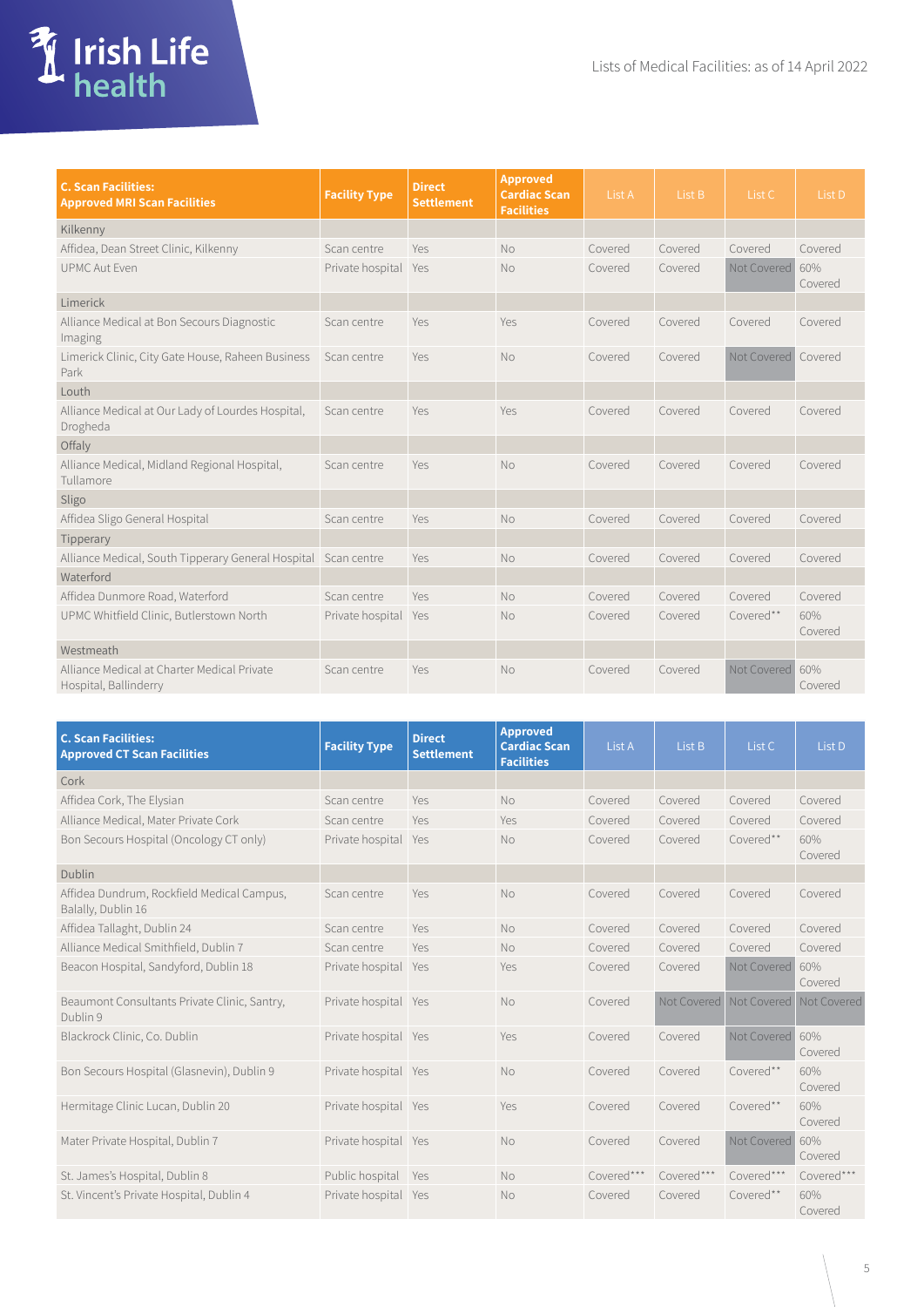

| <b>C. Scan Facilities:</b><br><b>Approved CT Scan Facilities</b> | <b>Facility Type</b> | <b>Direct</b><br><b>Settlement</b> | <b>Approved</b><br><b>Cardiac Scan</b><br><b>Facilities</b> | List A  | List B      | List C              | List D         |
|------------------------------------------------------------------|----------------------|------------------------------------|-------------------------------------------------------------|---------|-------------|---------------------|----------------|
| Galway                                                           |                      |                                    |                                                             |         |             |                     |                |
| Alliance Medical at Merlin Park                                  | Scan centre          | Yes                                | <b>No</b>                                                   | Covered | Covered     | Covered             | Covered        |
| Bon Secours Hospital, Renmore                                    | Private hospital     | Yes                                | <b>No</b>                                                   | Covered | Covered     | Covered**           | 60%<br>Covered |
| Galway Clinic                                                    | Private hospital Yes |                                    | Yes                                                         | Covered | Covered     | Covered**           | 60%<br>Covered |
| Kerry                                                            |                      |                                    |                                                             |         |             |                     |                |
| <b>Bon Secours Tralee</b>                                        | Private hospital     | Yes                                | No                                                          | Covered | Covered     | Not Covered         | Covered        |
| Kildare                                                          |                      |                                    |                                                             |         |             |                     |                |
| Alliance Medical, Clane Hospital                                 | Scan centre          | Yes                                | <b>No</b>                                                   | Covered | Covered     | Not Covered Covered |                |
| Limerick                                                         |                      |                                    |                                                             |         |             |                     |                |
| Alliance Medical at Bon Secours Diagnostic Imaging               | Scan centre          | Yes                                | <b>No</b>                                                   | Covered | Not Covered | Not Covered         | Not Covered    |
| Waterford                                                        |                      |                                    |                                                             |         |             |                     |                |
| UPMC Whitfield, Butlerstown                                      | Private hospital     | Yes                                | <b>No</b>                                                   | Covered | Covered     | Not Covered         | 60%<br>Covered |

| <b>C. Scan Facilities:</b><br><b>Approved PET-CT Facilities</b> | <b>Hospital type</b> | <b>Direct</b><br><b>Settlement</b> | List A  | List B  | List C      | List D         |
|-----------------------------------------------------------------|----------------------|------------------------------------|---------|---------|-------------|----------------|
| Cork                                                            |                      |                                    |         |         |             |                |
| Alliance Medical at Cork University Hospital                    | Public hospital      | Yes                                | Covered | Covered | Covered     | Covered        |
| Dublin                                                          |                      |                                    |         |         |             |                |
| Beacon Hospital, Sandyford, Dublin 18                           | Private hospital     | Yes                                | Covered | Covered | Not Covered | 60%<br>Covered |
| Blackrock Clinic, Co. Dublin                                    | Private hospital     | Yes                                | Covered | Covered | Not Covered | 60%<br>Covered |
| Hermitage Clinic Lucan, Dublin 20                               | Private hospital     | Yes                                | Covered | Covered | Covered**   | 60%<br>Covered |
| Mater Private hospital, Dublin 7                                | Private hospital     | Yes                                | Covered | Covered | Not Covered | 60%<br>Covered |
| St. James's Hospital, Dublin 8                                  | Public hospital      | Yes                                | Covered | Covered | Covered     | Covered        |
| St. Vincent's Private Hospital, Dublin 4                        | Private hospital     | Yes                                | Covered | Covered | Not Covered | 60%<br>Covered |
| Galway                                                          |                      |                                    |         |         |             |                |
| Galway Clinic                                                   | Private hospital     | Yes                                | Covered | Covered | Covered**   | 60%<br>Covered |
| Waterford                                                       |                      |                                    |         |         |             |                |
| UPMC Whitfield, Butlerstown                                     | Private hospital     | Yes                                | Covered | Covered | Not Covered | 60%<br>Covered |

| D. Minor Injury Clinic: Approved Direct<br><b>Settlement Minor Injury Clinics</b> | <b>Facility Type</b>    | <b>Direct</b><br><b>Settlement</b> | List A  | List B  | List C  | List D  |
|-----------------------------------------------------------------------------------|-------------------------|------------------------------------|---------|---------|---------|---------|
| Cork                                                                              |                         |                                    |         |         |         |         |
| Affidea Expresscare Clinic, The Elysian                                           | Minor Injury Clinic Yes |                                    | Covered | Covered | Covered | Covered |
| <b>Dublin</b>                                                                     |                         |                                    |         |         |         |         |
| Affidea Expresscare Clinic, Northwood, Dublin 9                                   | Minor Injury Clinic Yes |                                    | Covered | Covered | Covered | Covered |
| Affidea Expresscare Clinic, Tallaght, Dublin 24                                   | Minor Injury Clinic Yes |                                    | Covered | Covered | Covered | Covered |